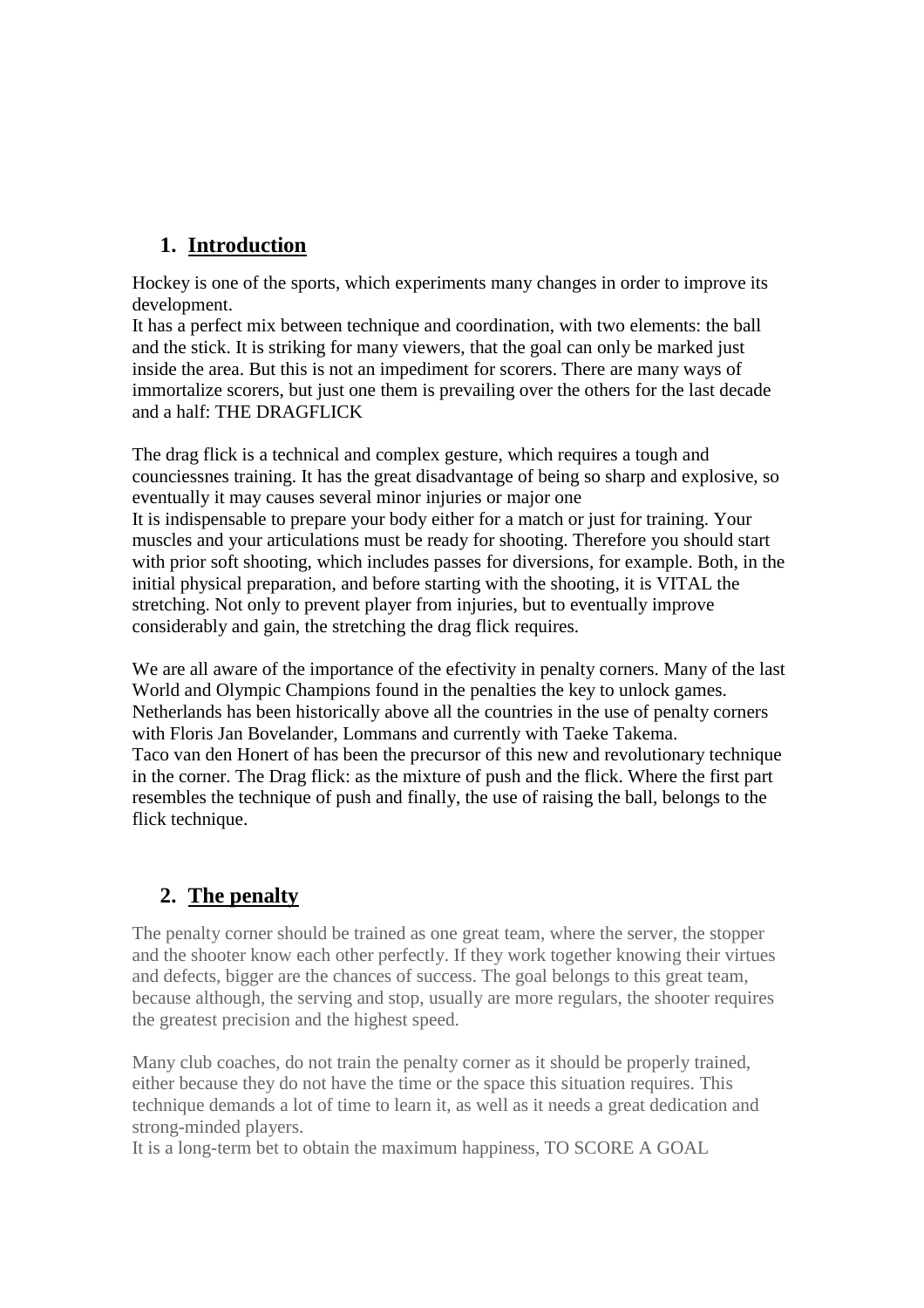# **3. The technique of the Drag flick**

There are many techniques of Drag flick today, I am going to show you the 5 crucial points to improve the technique, taking into the account a study of biomechanics realized by the Polytechique University of Madrid. I joined Enrique and his team and they have been working for 6 months in the technique at the moment of the execution. They are plenty of technical details, that make it complex, and as always, the most important thing is the adaptation of player to the steps that make up this gesture. Such adjustment should be gradual and planned for long-term period.

Many coaches do not use the Drag flick shooters, because they believe that "they are not ready to score goals", but we have to keep in mind that no one starts developing the drag at a high level, all of us had begun at lower levels, with weak and imprecise shots that do not scare any goalkeeper either at national or international level.

#### • Benefits:

Having more than one shooter in your team is really very good news. Because thanks to the healthy competition they would gain hours if individual training, trying to improve and be better tan his companion. As a coach another benefit your obtain is that it allows you to use them in different positions, to have passes to diversion, it really opens the range. Nowadays you can use the "hooked" allow the team have passes to diversions or to the server. It also opens the range to make the hooked, which is drag with a high percentage of goals.

## **4. Drag-flick**

The drag flick is today, the most important gesture for the penalty corner, in which the athlete drags the ball a certain amount of meters glued to the stick, ending the launch with the highest possible speed of the ball above the ground level.

The launching is based on the transmission of speeds from an imaginary line traced between points on the hips, shoulders, grip and the end of the stick. This is the result of the movements impaired by the rotation of the pelvis, trunk, and the arms-stick.

## **5. The bow of the stick**

I have to mention that the bow of the stick of it is really important to achieve good results. In the year 1999 I was the sale manager of a brand of sticks, and my father was in charge of bending the wooden sticks, with steam and placed in them in the press so I can have the desired curve. I also carry the press to international tournaments with Argentina, in order to continue the arch, because the wood sticks tend to return to their initial position.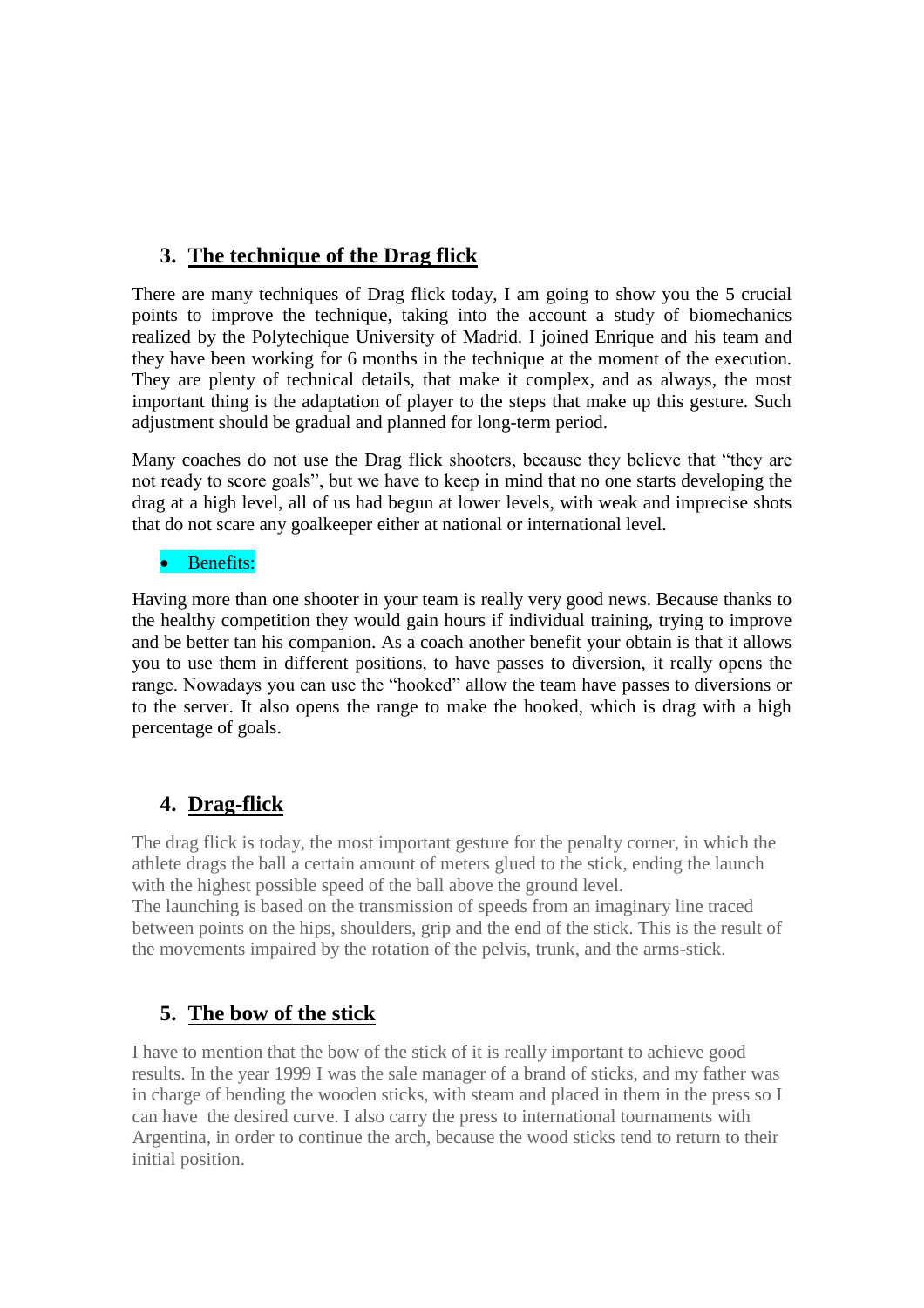## **6. Steps of the Drag-flick**

- Step 1. Prior movements to contact with the ball are specific for each player.
- There are players who start right next to the stopper.
- Others star a few steps behind the stopper.
- Some players come out with feet together and others, with feet apart.



#### **Step 2. The position of the left feet next to the ball.**

It is important that the player is comfortable at the first contact with the ball and with the leaning of the left foot on the ground.

It is vital that the player arrives with what it calls "Timing," It should not exist time between the stop and the start of the shooting. At this stage is not convenient that the player reaches its highest speed, as this may lead to in coordination. (Students. of bio) During the performance of the Drag-flick, there should be two speeds well differentiated. The first one is of approximation; the player should arrive calm and comfortable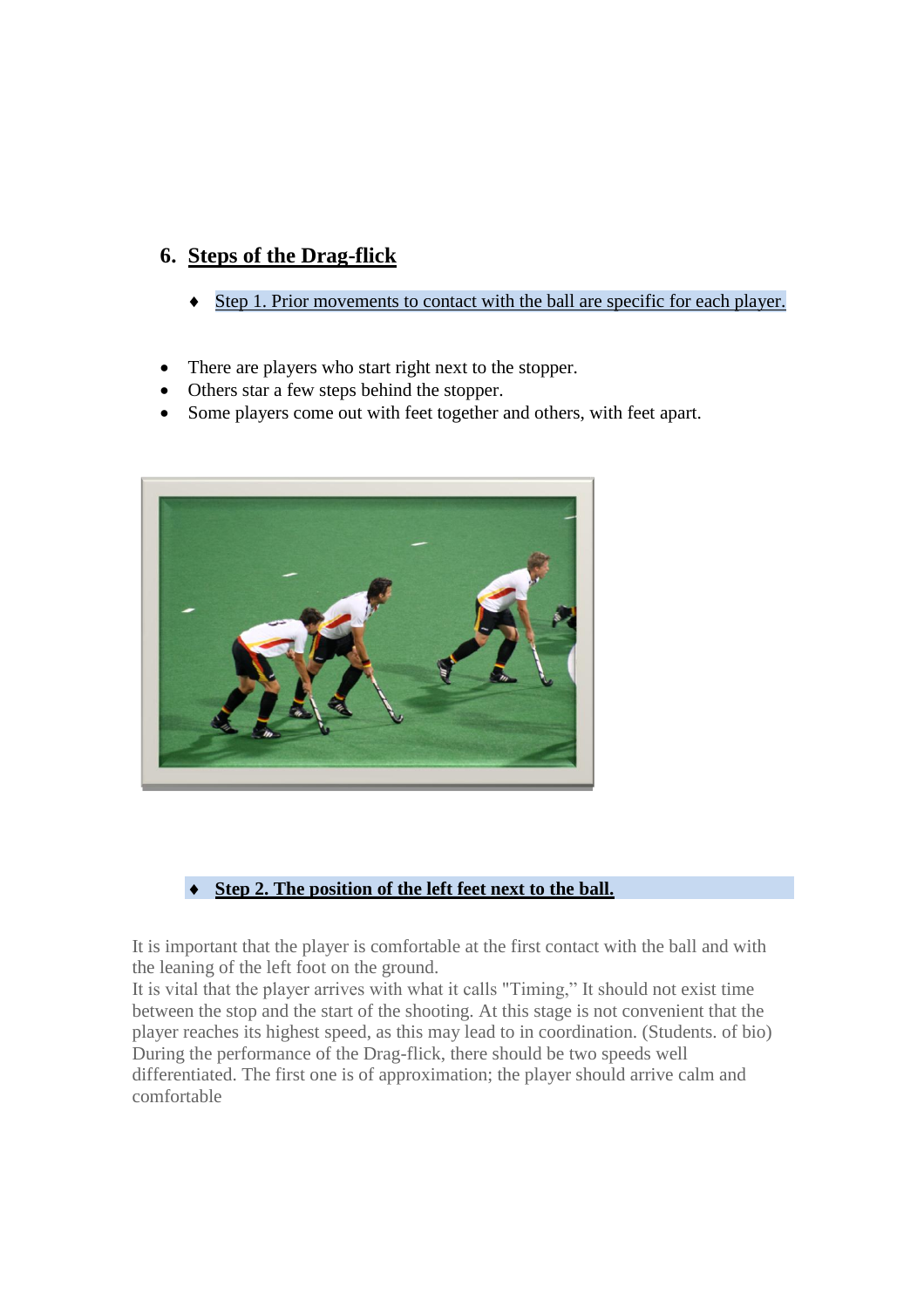- Most of the players step behind the line of the ball other just next to the ball. A few of them inside the area.
- The key is that the step of the left feet must be diagonal and with the body by the side.



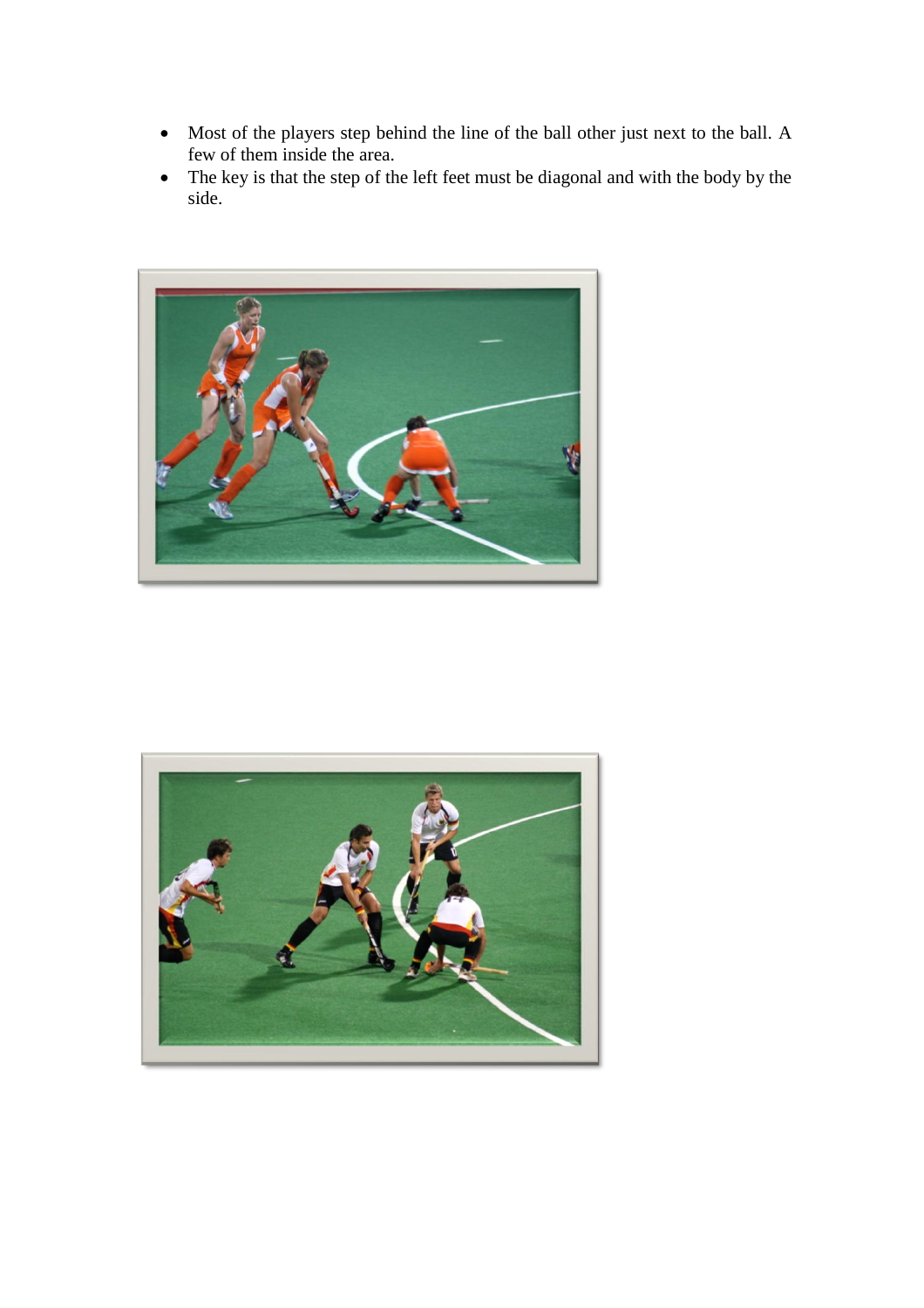### **Step 3. Crossing behind the right leg.**

On the contrary during the third movement the player should gradually increase the speed until the end, accelerating the maximum of his possibilities.

- Some players jump or gallop before reaching the ball.
- Most of them cross behind but small step (very few centimeters, just a reduced number of players make a big step).
- The most important tip: to leave the stick behind ready for the execution of the penalty.



A few of them cross the right feet forward.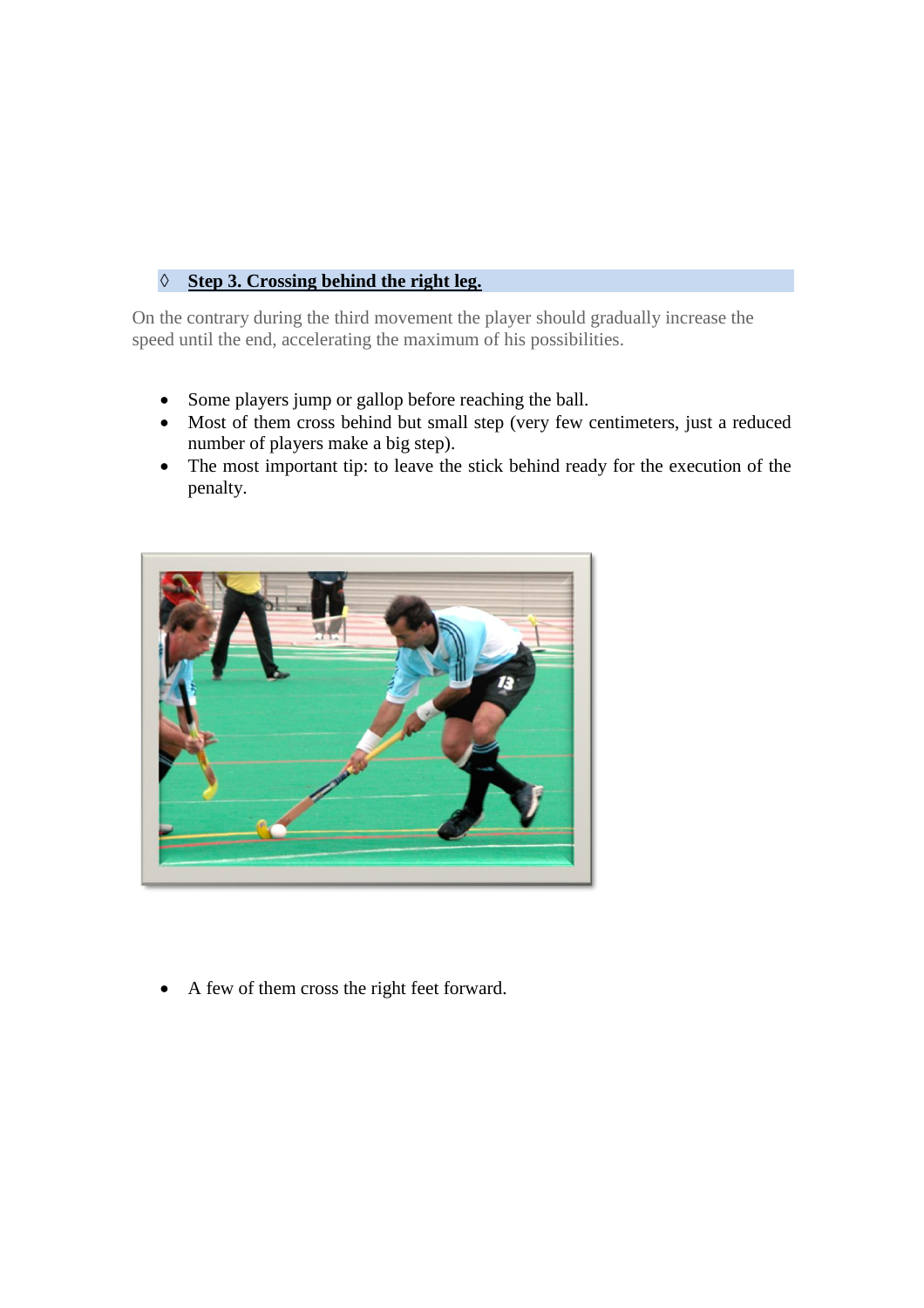

### **Step 4. The final step: the stride.**

This is the phase in where the drag of the ball is performed

All prior movements are intended to the preparation of this moment, which is clearly the most important one. To this moment the player must reach coordinated and comfortable, because it will be the moment in which he will have to make all of the force for the launch.

In this stage is where the acceleration and the explosive force are used.

It begins with the leaning of the right foot; with the whole body weight this in this leg. From this moment it starts the transfer of speed and strength on to the ball. The weight of the body is going from the right foot to the foot ahead. This is what I called stride The key is to perform the stride, descending the centre of gravity and going right above the ball

- Try to look for the biggest step. Pointing with your feet to the goal in order to allow the rotation of the body during the shooting.
- Transfer the weight of the body from the right foot to the left one.
- The stride compels the player to have the centre of gravity very low.
- The so-called "going forward and backward" of the ball along the stick guarantee a more powerful shoot.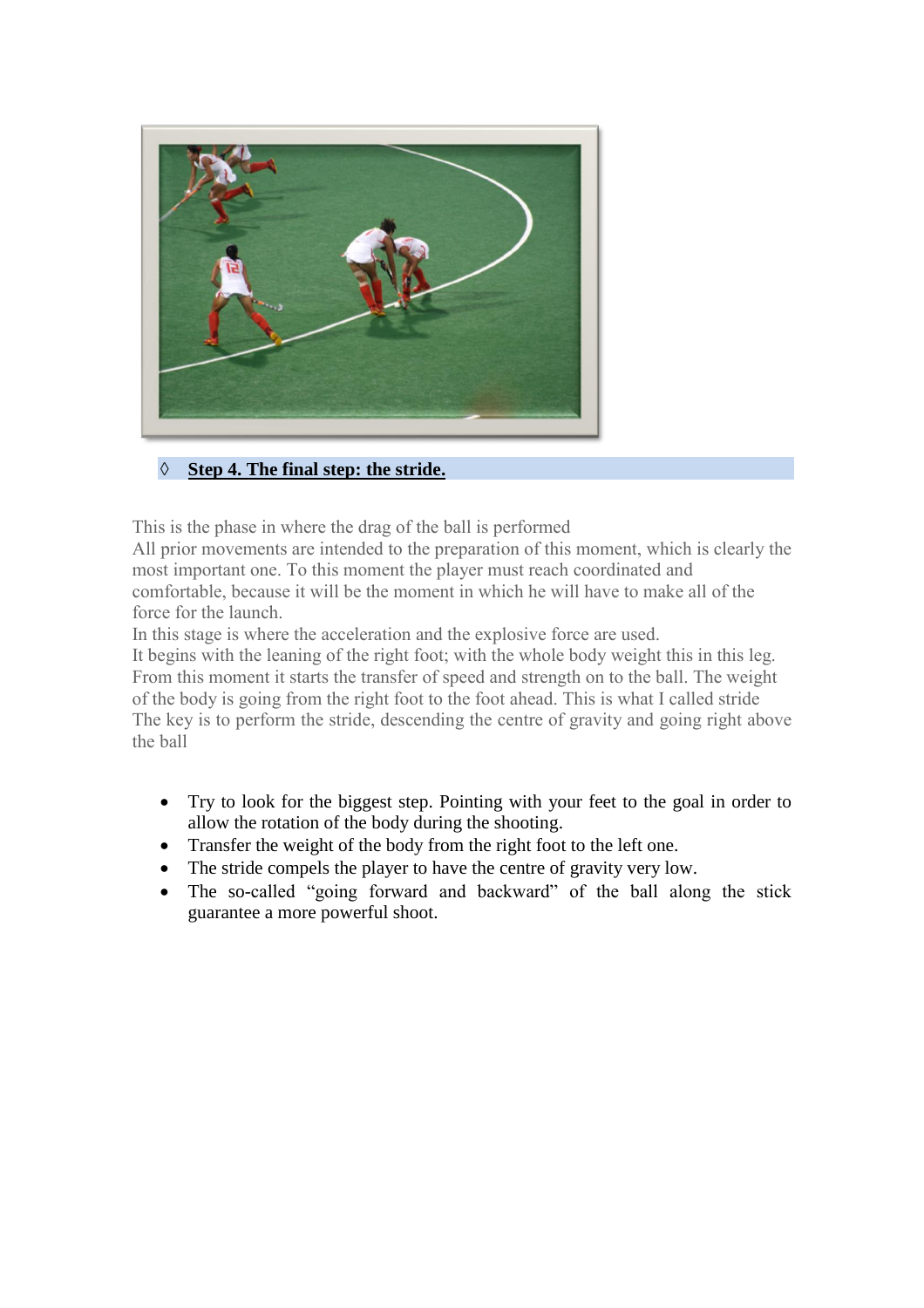



### **Step 5. Ending the technique.**

The Drag-flick is a quick gesture where the explosive power plays a key role. The shooter must implement large forces through his advanced foot in order to keep the position of launching and to maintain the distances between the supporting point required for the shooting.

- All the weight of the body must be on the left foot.
- The centre of gravity should remain low.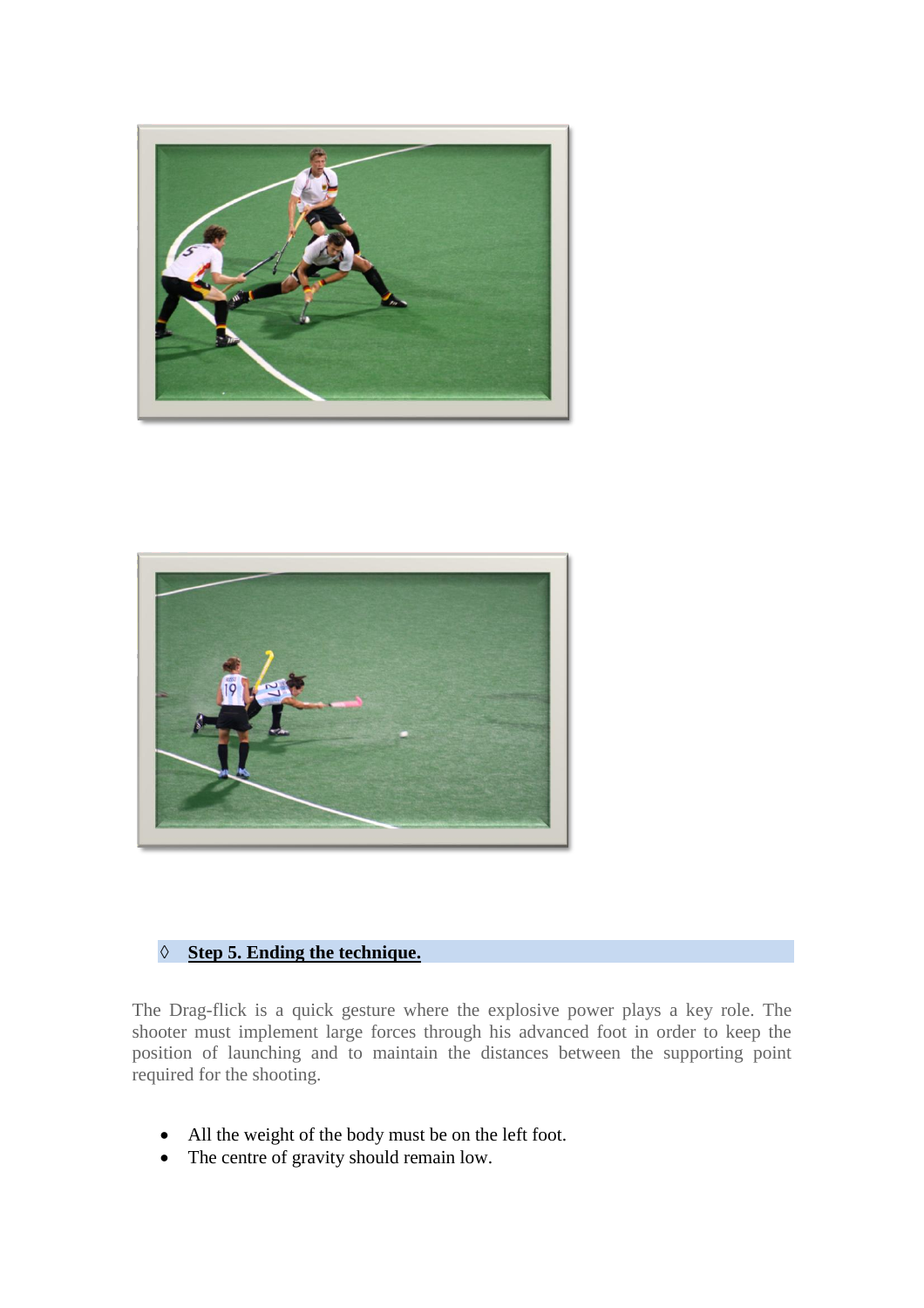- The player must finish with the right shoulder below the line of the right shoulder.
- All the energy must be applied here in order to achieve the "whiplash".
- The body usually ends the movement pointing to the goal or little bit rotated to the left.
- Naturally the body tends to raise to its normal position.
- Finally the execution of the ball it occurs when it reaches the left foot.



The completion of the technique is with your body ahead of the left foot in most of the expert's shooter.

Therefore the sequence of the movement is the following

- Highest angular velocity of rotation of hip.
- Highest angular velocity of rotation of shoulders
- Pushing the stick with the right hand in the direction of the launch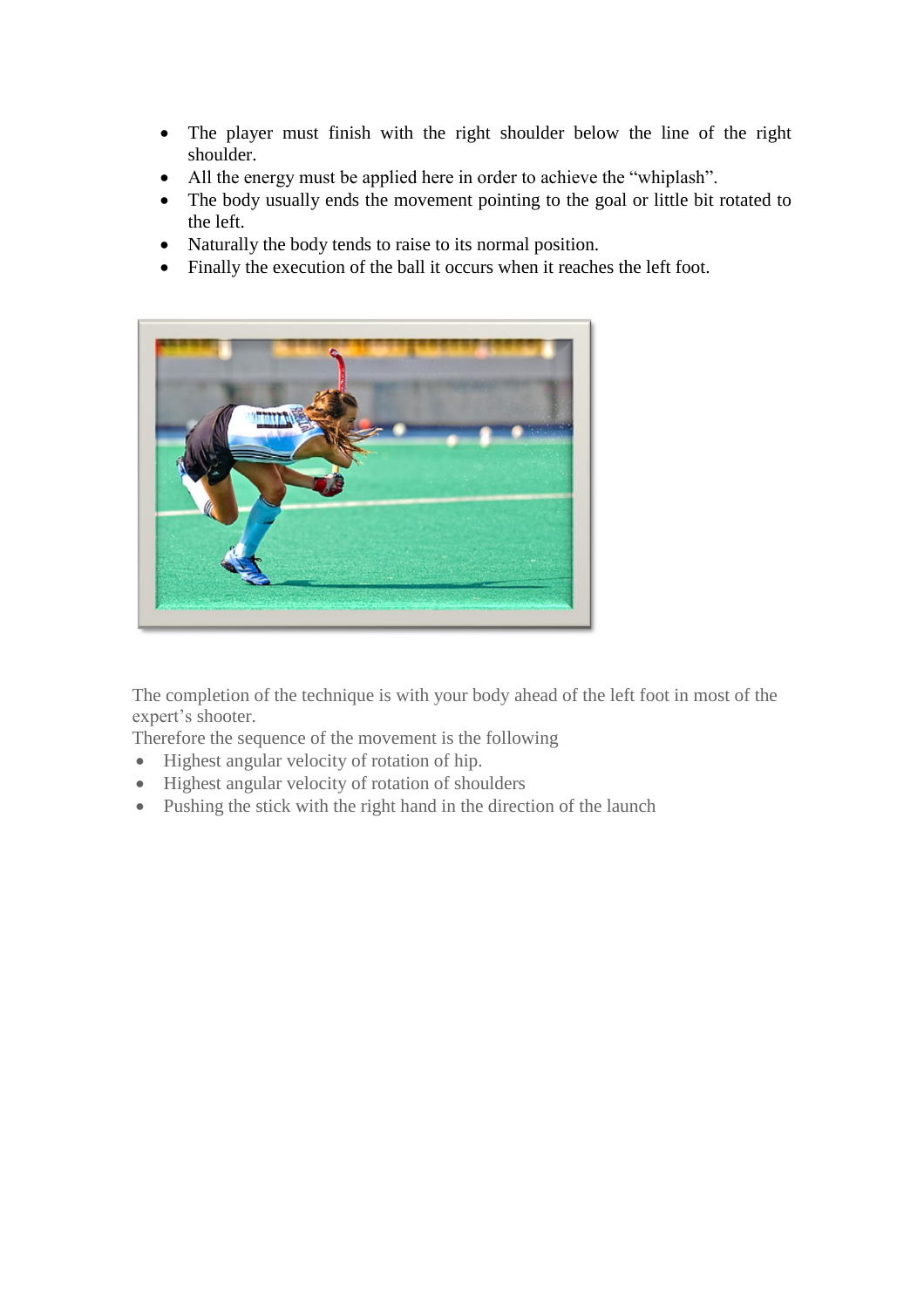

## **7. Conclusion**

In my own experience, just after 5 years of hard training, from 1995 to 2000, shooting 100 to 200 bowls per day, 2-3 times a week; I achieved a good result in the effectiveness. And even continuing day after day, week after week, and month after month, many days I felt that my technique was getting worse instead of improving. At that time I did not have neither the technology nor the experience to improve, therefore I must admit that the evolution of my technique was due to the deduction of what I should not do,

Thankfully today we can identify the crucial points common to 90 per cent of the shooter and make timework on them.

The penalty corner should be trained as one great team, where the server, the stopper and the shooter know each other perfectly. If they work together knowing their virtues and defects, bigger are the chances of success. The goal belongs to this great team, because although, the serving and stop, usually are more regulars, the shooter requires the greatest precision and the highest speed.

I have to mention that the bow of the stick of it is really important to achieve good results. In the year 1999 I was the sale manager of a brand of sticks, and my father was in charge of bending the wooden sticks, with steam and placed in them in the press so I can have the desired curve. I also carry the press to international tournaments with Argentina, in order to continue the arch, because the wood sticks tend to return to their initial position.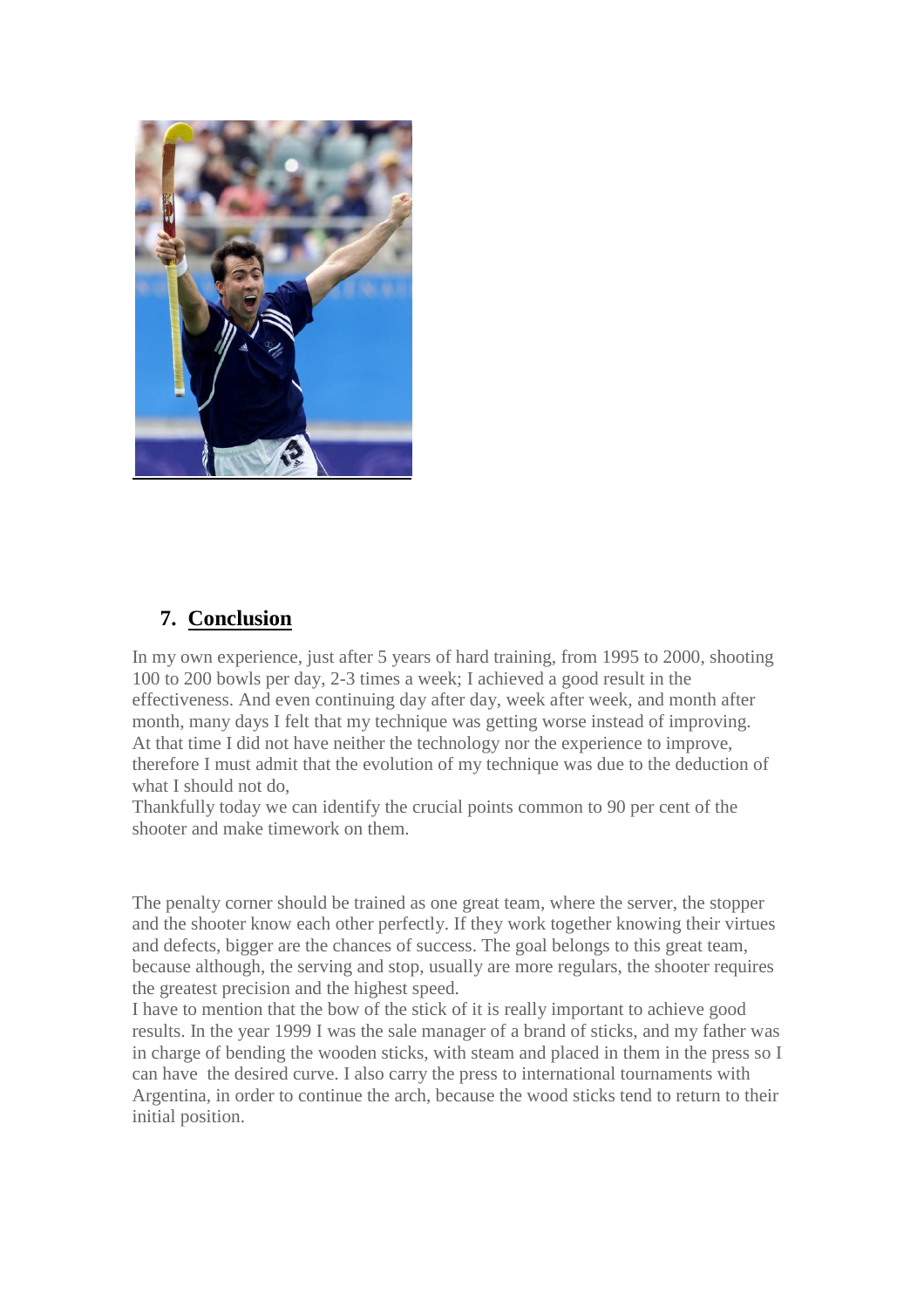The Drag-flick technique basically looks for the ball to reach the highest speed and specified direction. The speed of the ball is directly related to the end of the kinetics chain.

We could say that the aim is, that the end f the stick reaches the highest speed and direction required at the moment when the ball takes-off.

The sequences of movements of the kinetic chain are:

- Lower limb and hips
- Followed by the trunk-shoulders
- Continuing on the superior member-hands
- Ending with the intervention of the stick

The launching, biomecanily speaking, is based on the transmission of speeds. These speeds are the result of movements of rotation of the pelvis and trunk regarding their axis and stick to its own one

This is performed by:

- Crossing feet wildly in order to win more meters in the shooting. –
- Stage xxx finds the shooter running forward until it leans his left foot.
- Stage xxx changes the position of the body until it is placed more lateral.
- At this stage some players cross the feet in the air and other carry out a lateral movement without crossing.

The steps are involved in a sequential way; starting with the lower limb and hips followed by the trunk-shoulders continuing with the upper limbs-hands to end with the intervention of the stick. Regarding the behaviour of the speed of the stick a surprising fact occurred: players must increased the speed at step 2 and 3 and the decreases from step 3 to 4 to finally increase it again in step 5. It can be said that the difference in speeds corresponds to the whip effect similar to that one of a baseball bat or a golf club that turns on the hands of the athlete. This is an effect where shooters accelerates their hands and delayed the stick to finally accelerate on step 5 through angular speeds.

Tow important details to take into account:

- 1) Overtaking hands
- 2) To the twist of stick on his longitudinal axis allow you to open the face of the stick to start the phase of pushing the ball.
- **8. Drag flick addressed from the medical point of view. Dr Francisco Dàngelo.**
- **9. Drag flick addressed from the physical preparation point of view. Roberto Gomez Castro.**